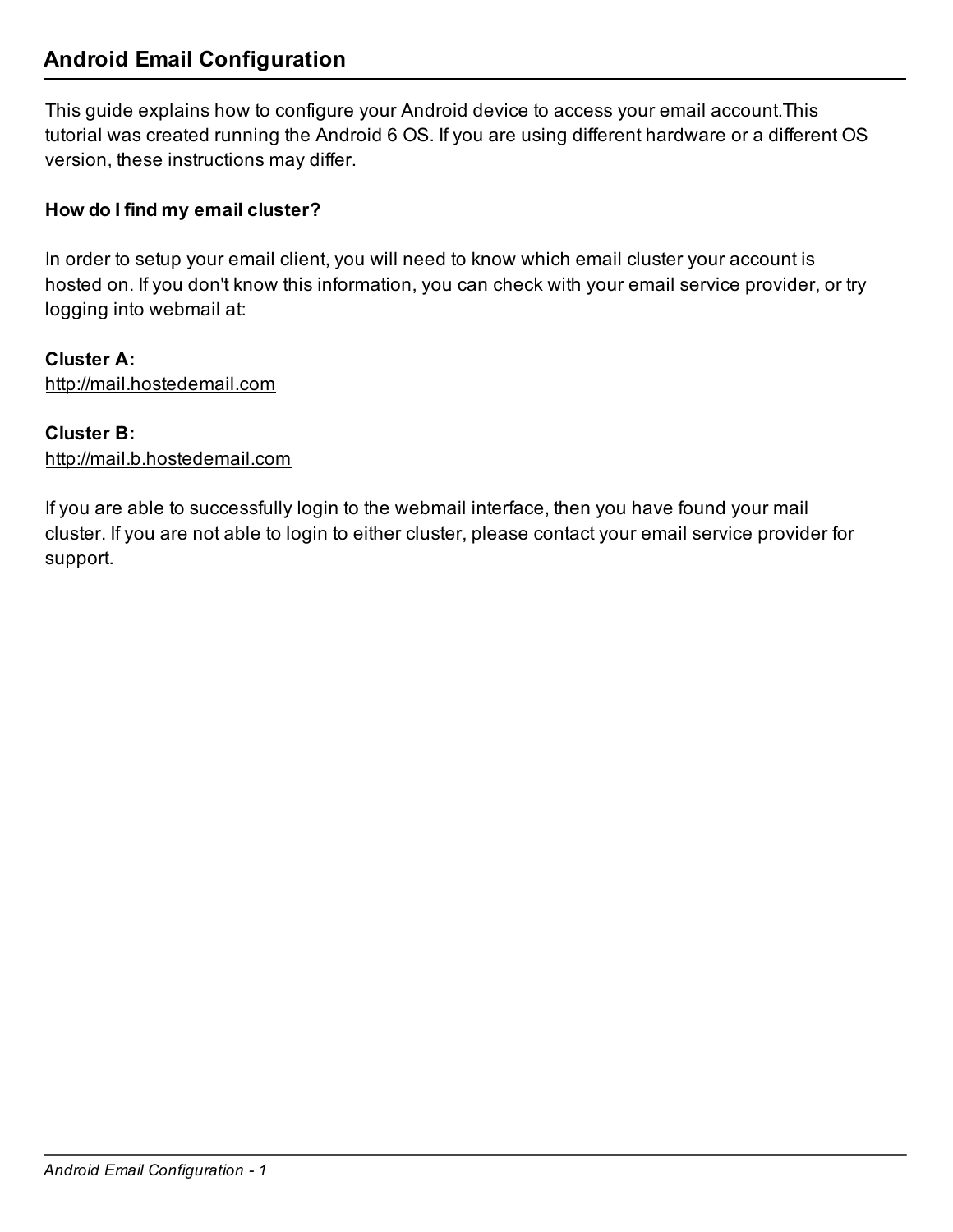

Enter your email address and select Manual Setup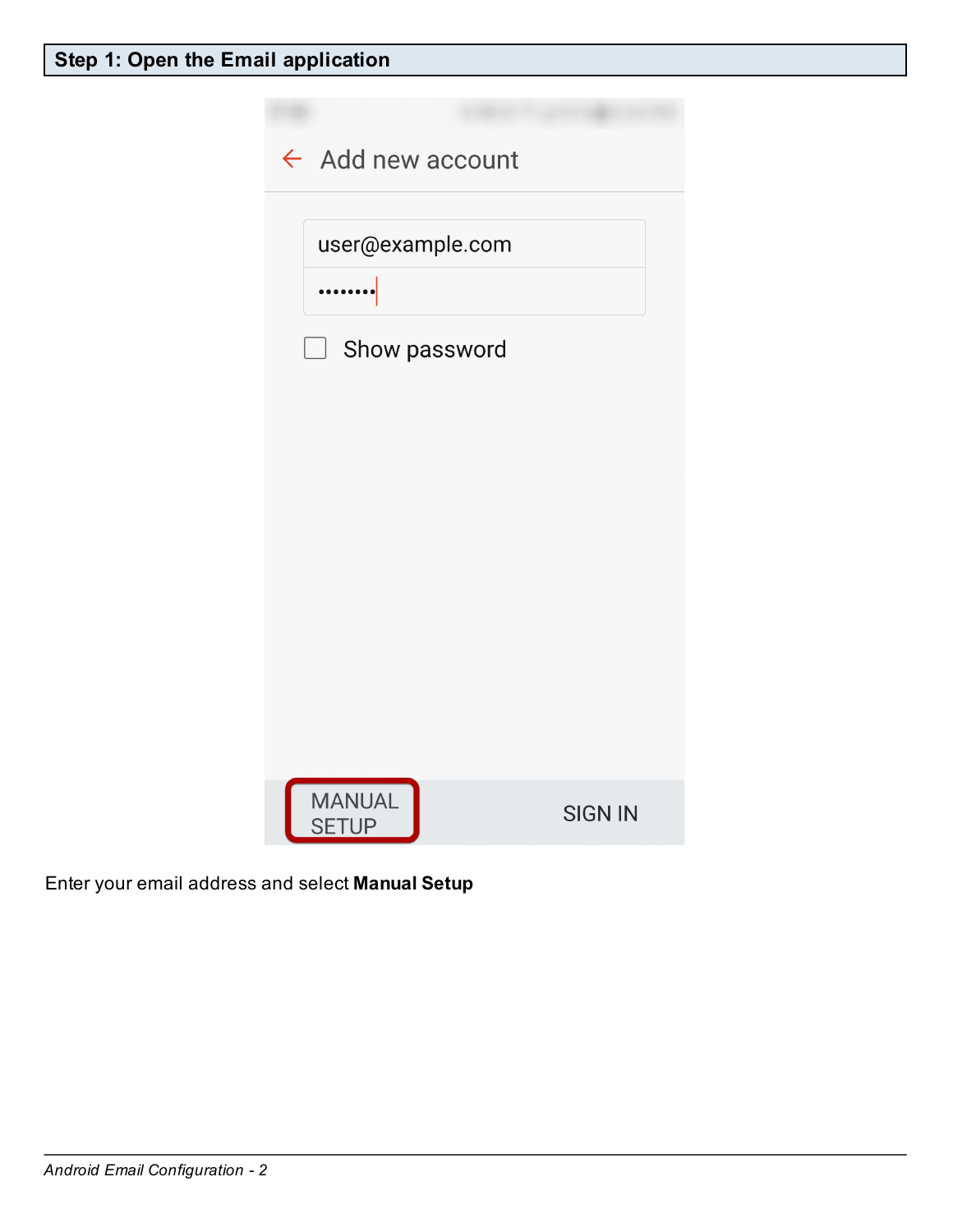

Select IMAP Account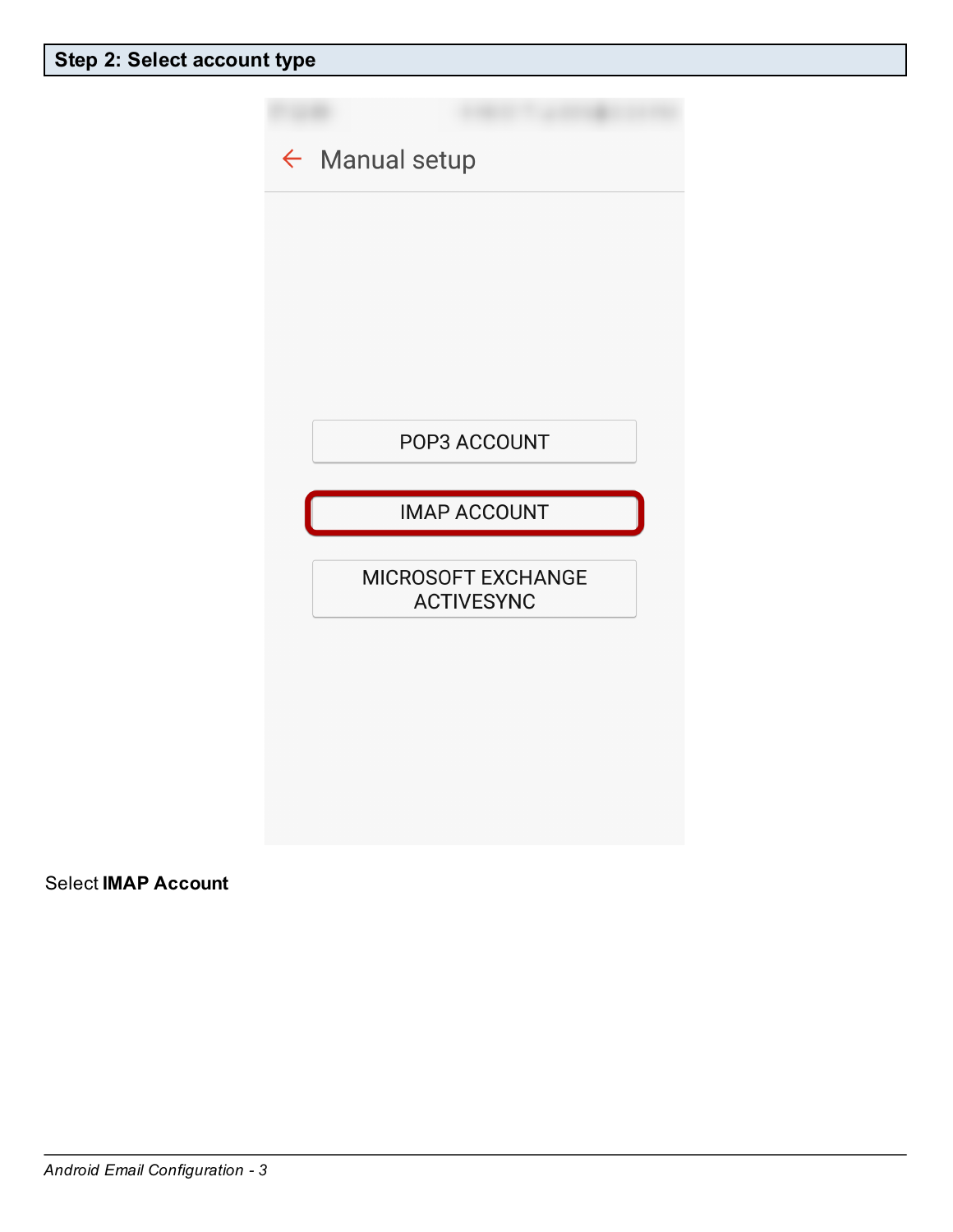# Step 3: Enter Incoming Account Settings

|                      | $\leftarrow$ Manual setup     |                |
|----------------------|-------------------------------|----------------|
| Account              |                               |                |
|                      | Email address                 |                |
|                      | user@example.com              |                |
|                      | User name                     |                |
|                      | user@example.com              |                |
|                      | Password                      |                |
|                      |                               |                |
|                      | Show password<br>$\mathbf{I}$ |                |
| Incoming server      |                               |                |
| <b>IMAP</b> server   |                               |                |
| mail.hostedemail.com |                               |                |
|                      | Security type                 |                |
|                      | $SSL$ $\blacktriangledown$    |                |
|                      | Port                          |                |
|                      |                               | <b>SIGN IN</b> |

## Enter the following information:

#### Username

Enter your full email address.

### Password

The Password field is automatically filled in with the password that you created when you set up your email account.

#### IMAP server

This is the name of the server which holds your email. Enter mail.hostedemail.com (Cluster A) or mail.b.hostedemail.com (Cluster B)

## Port:

993